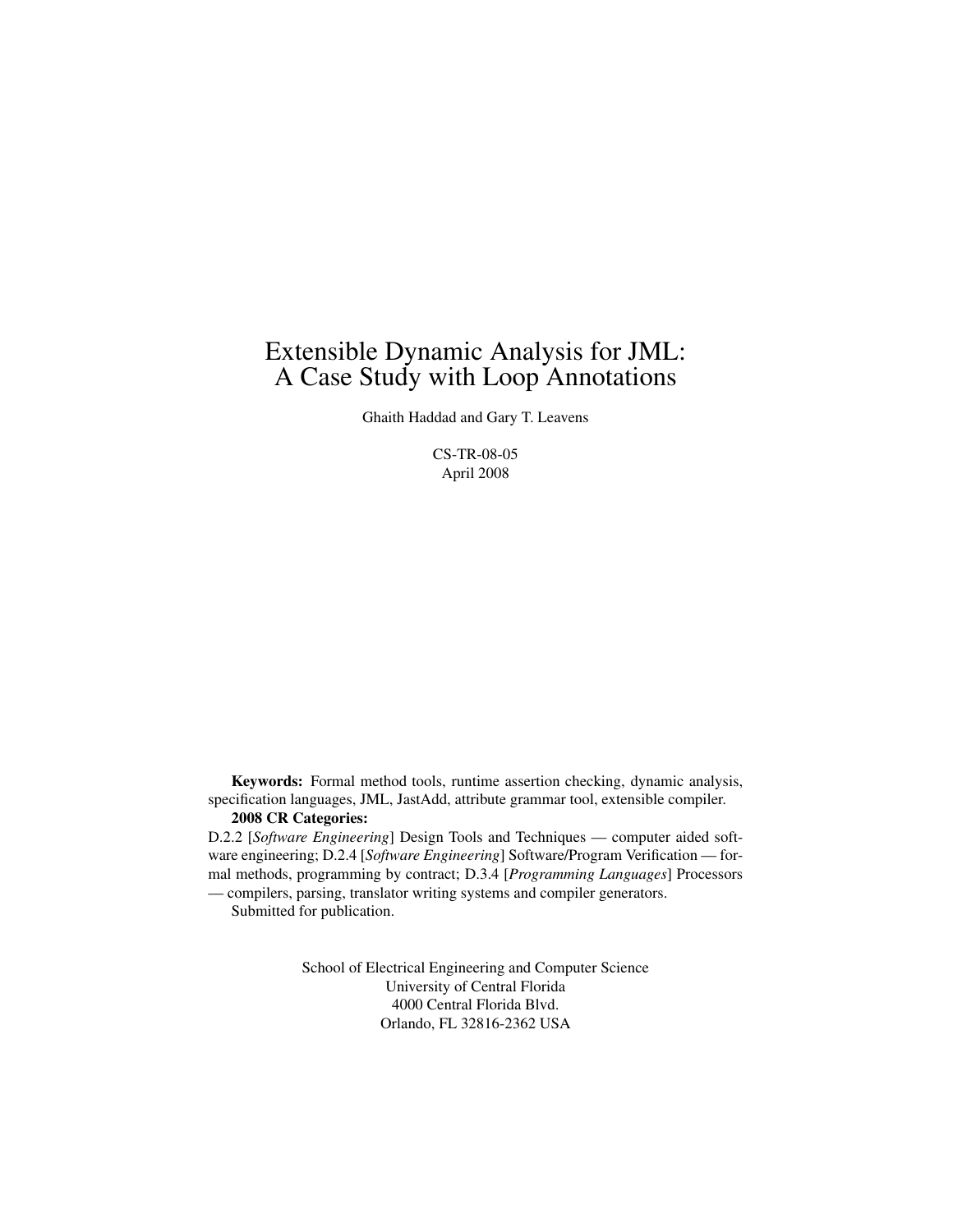# **Extensible Dynamic Analysis for JML: A Case Study with Loop Annotations**

Ghaith Haddad and Gary T. Leavens College of Electrical Engineering and Computer Science University of Central Florida 4000 Central Florida Blvd. Orlando, Florida, 32816 haddad@ieee.org,leavens@eecs.ucf.edu

## ABSTRACT

Modern programming languages, such as Java, are large and complex, as are practically useful behavioral interface specification languages that extend them, such as JML. Their size and complexity make it difficult for researchers to build dynamic analysis tools, such as runtime assertion checkers. Researchers wishing to experiment with a small change to a specification language or a dynamic analysis face a prohibitive amount of work before they can run experiments. Even if a research prototype is built, it is difficult to keep it current with rapidly evolving languages, since the changes to the underlying compiler infrastructure are not easily separated from that infrastructure. However, extensible dynamic analysis tools can be written more easily with modern attribute grammar tools, in particular with JastAdd. We describe a small case study that shows how using JastAdd eases development of a runtime assertion checker for the specification language JML.

## 1. INTRODUCTION

Runtime assertion checking is an important and practical technique for improving the quality of programs. However, building a runtime assertion checker for a large practical language, such as Java [15] is a significant effort. Writing a runtime assertion checker for Java involves building or understanding and reusing a Java compiler, and then extending that compiler with features of the formal specification language used to specify what to check dynamically. Even using Java 5 annotations does not relieve much of this burden [18], as one must still compile the strings that must be used in Java 5 annotations to write assertions. Such problems afflict many efforts in formal methods, such as those envisioned for the verified software initiative [16].

The Java Modeling Language (JML) project is an example of such a formal methods project; it has experienced all these difficulties in the past several years. Although we believe the lessons we draw are general, we focus on JML because it is well-known and we are intimately familiar with it.

One of the most important of the many tools that are available for

JML is its runtime assertion checker (jmlc) [6]. This tool was built as an extension of the MultiJava compiler [7]. The MultiJava compiler is itself an extension of the Kopi Java compiler [1]. This architecture allowed the JML project to reuse the Kopi compiler's support for the features of Java 1.4, including inner classes, which a previous home-grown checker did not support adequately.

However, since the Kopi and MultiJava compilers are not being maintained, the JML project has been struggling to support the features of Java 5, especially generics. Even support for Java 5's enhanced **for** loop is not currently available in the current release of the "Common JML Tools," also known as JML2. A major difficultly is that the size and complexity of the JML2 project, together with an architecture that is not designed for easy extension, makes it difficult for researchers to understand the JML2 software well enough to easily extend it.

One direction for overcoming these problems has been launched by Patrice Chalin and his group at Concordia University [4]. This effort, called JML4, is based on the Eclipse Java Development Tools (JDT) [13]. It builds support for JML, including runtime assertion checking, on the Eclipse JDT, using the JDT in much the same way that JML2 used the MultiJava compiler. There are two significant advantages to this architecture: (1) the Eclipse JDT is actively maintained, (2) JDT's existing integration with Eclipse eases integration of the JML runtime assertion checker into Eclipse [4].

On the other hand, our experience with the writing small parts of code for the JML4 effort has also shown that this architecture has some significant drawbacks for researchers. A major problem is that the code base of the JDT is quite large, which still leaves a significant hurdle for researchers who want to build and experiment with small extensions to JML and its runtime assertion checker. Furthermore, the JDT is not designed to be extensible, so integration of JML4 requires a fairly large amount of boilerplate code, especially to extend the parser. The JDT also aims for execution speed, not only for the compiled code, but also for parsing and static analysis (such as type checking). While compilation speed is important in an IDE such as Eclipse, it is less important for a research prototype. Thus extra coding overheads that attempt to squeeze out a bit more speed tend to complicate life for researchers hoping to make small extensions. Finally, once a researcher adds a new feature to JML4, it is not necessarily easy to combine that with other new features, as the JML4 architecture does not support extensions of extensions or combinations of extensions.

In this paper we describe a different approach to building an extensible runtime assertion checker for JML, based on the JastAdd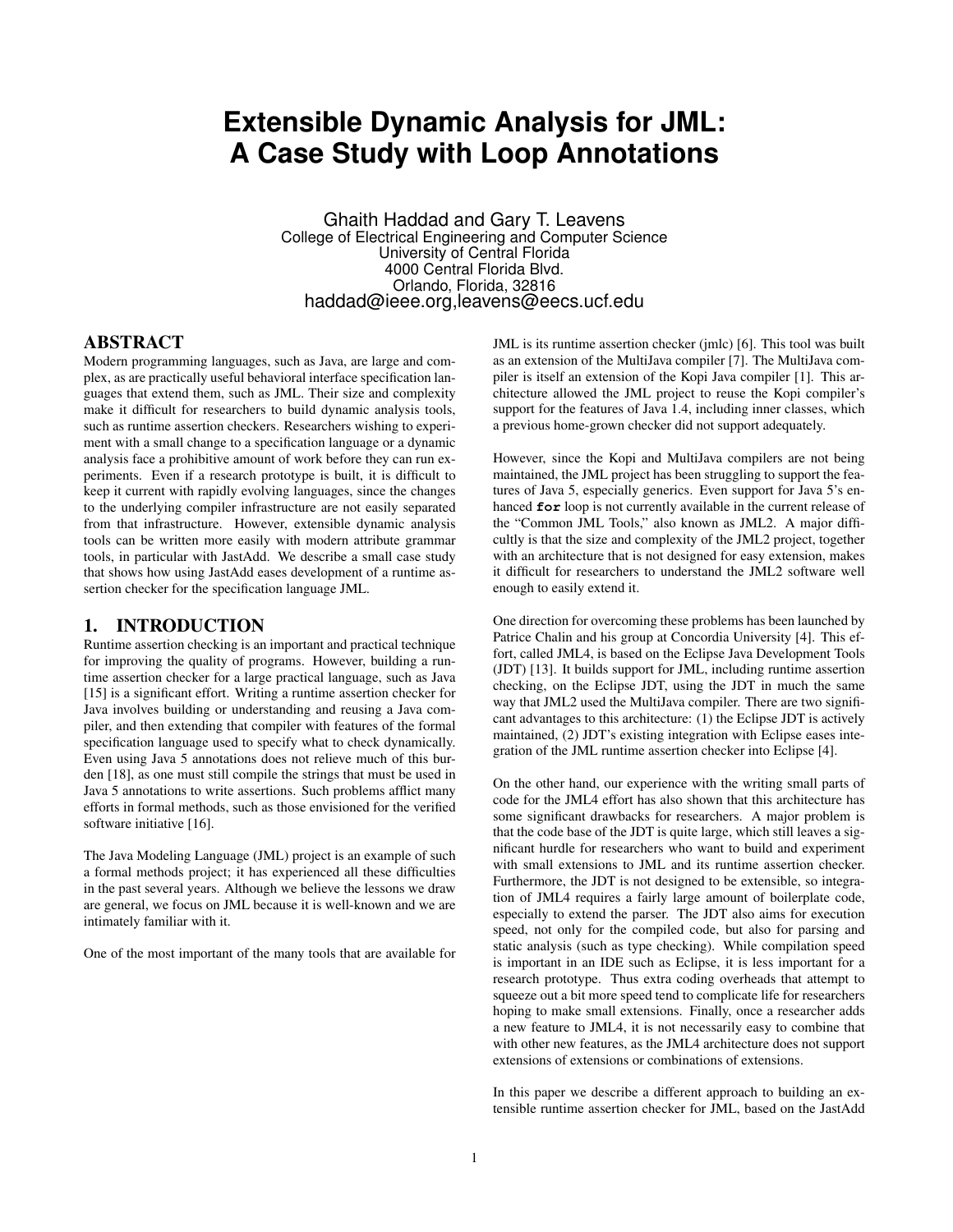attribute grammar tool [12, 9], and hence called JAJML. The developers of JastAdd have provided an extensible Java compiler, upon which we are building JAJML. As we will describe below, using JastAdd to build the runtime assertion checker solves the main problems described above. In particular the JastAdd extensible Java compiler is about 1/4 the size of the Eclipse JDT: the JastAdd compiler is only 21K lines of code, while the Eclipse JDT compiler is 83K lines of code [11]. Moreover, extensions built using JastAdd are themselves extensible, due to JastAdd's declarative and modular architecture. The disadvantages of using JastAdd are that the resulting checker is harder to integrate into Eclipse, and support for future enhancements to Java is less sure. On the other hand, there are existing tools for building IDEs for Eclipse that can aleviate the first disadvantage (such as Eclipse IMP [14]). Also, JastAdd's ease of extensibility makes the second disadvantage less of a problem than with a more monolithic compiler. For example, the JastAdd developers developed their Java 5 compiler as an extension to their Java 1.4 compiler, in only 6K lines of code [11].

In the remainder of this paper we describe a case study of adding loop annotations (loop invariants and variant functions) to our JA-JML prototype (Section 2). To allow a comparison with JML4, we also explain how JML4 supports these same features and give a detailed comparison (Section 3).

## 2. LOOP ANNOTATION CASE STUDY

In this section, we begin our case study where we add loop annotations to JAJML using JastAdd. We first give a brief overview of JastAdd and then discuss the various tasks needed to make an extension: scanning, abstract syntax tree declaration, parsing, static analysis, and code generation. Code for our case study is available from sourceforge.net.

The JastAdd Compiler Construction System [10, 11, 12] extends Java with rewritable circular reference attribute grammars. In addition, JastAdd has other mechanisms like static aspect-oriented programming, declarative attributes, and context-dependent rewrites, that support the tool's modularity and extensibility. These techniques make writing extensible compilers more efficient. In this section, we describe the features of JastAdd and its extensible Java compiler that we use in the remainder of this paper.

In the following we say "JAJC" for the JastAdd extensible Java compiler and "JastAdd" for the JastAdd compiler construction tool.

## 2.1 Scanning

JAJC uses Flex for lexical analysis. Thus, in order to extend the JAJC, we also found it necessary to use Flex.

The scanner for JAJC is split into several files. Each file contains part of the overall Java lexical grammar, organized to ease extension. For example, the lexical grammar for comments is found in a file Comments.flex.

Flex has a feature that is very valuable for JML, namely the ability to use states to control the lexical analysis. JML specifications are contained within special annotation comments of the form  $/\star$   $\circ$  ...  $\circ \star$  or from // $\circ$  to the end of a line. Thus the lexical grammar should use states to make sure it only recognizes JML keywords within such assertions [17, Section 4]. (Our prototype lexical analysis needs more work to accomodate all of JML's lexical details.)

## 2.2 The Abstract Grammar

JastAdd supports a concise "abstract grammar" for declaring abstract syntax trees (ASTs). All classes that compose the AST are defined in abstract grammar files. JastAdd automatically generates Java classes to represent these ASTs.

JAJC uses several abstract grammar files to define ASTs for Java. (There is one file for the Java 1.4 features and a file for each new feature added in Java 5.) The code below is an excerpt from the JAJC abstract grammar files that defines the ASTs for loop statements.

```
WhileStmt : BranchTargetStmt ::=
  Condition:Expr Stmt;
DoStmt : BranchTargetStmt ::=
   Stmt Condition:Expr;
ForStmt : BranchTargetStmt ::=
   InitStmt:Stmt* [Condition:Expr]
   UpdateStmt:Stmt* Stmt;
```
JastAdd makes extending the hierarchy with new AST classes easy. This is done by adding new rules to the abstract grammar.

Our added abstract grammar file describes the ASTs for JML's loop annotation statements. The JAJC already has several AST classes. We start by declaring two AST classes that will serve as superclasses for other ASTs and will help organize them. The following is the entire contents of the file JAJML.ast.

```
abstract JmlAnnotation: Stmt;
abstract JmlHelper;
```
The abstract AST class JmlAnnotation inherits from Stmt, which is a part of the original JAJC AST hierarchy. JmlHelper is just a class used to implement static helper methods used in implementation. For each feature we add a file that declares the ASTs for that feature. Loop annotation ASTs are declared in the file possibly\_annotated\_loop.ast, which contains the following declarations.

```
abstract JmlLoopStmt: Stmt ::=
    JmlLoopInvariant
    JmlLoopVariant
    LoopStmt: BranchTargetStmt;
JmlWhileStmt: JmlLoopStmt;
JmlForStmt: JmlLoopStmt;
JmlDoStmt: JmlLoopStmt;
abstract JmlLoopAnnotation:
    JmlAnnotation ::= Expr*;
JmlLoopInvariant: JmlLoopAnnotation;
JmlLoopVariant: JmlLoopAnnotation;
```
The AST class JmlLoopStmt is also a subclass of Stmt. The abstract grammar above says that a JmlLoopStmt contains three nodes: a JmlLoopInvariant, a JmlLoopVariant, and a third, named LoopStmt that is of type BranchTargetStmt.

The AST type BranchTargetStmt is an AST node type from JAJC. This AST node type is the superclass of all JAJC loop statements. Similarly, we use the abstract JmlLoopStmt as a superclass of the AST node types for while loops, for loops and do-while loops. We did not implement JML annotations for labeled statements and the enhanced-for statement in this prototype.

We also use an abstract node class JmlLoopAnnotation, which is itself a subclass of the JmlAnnotation class, as the subclass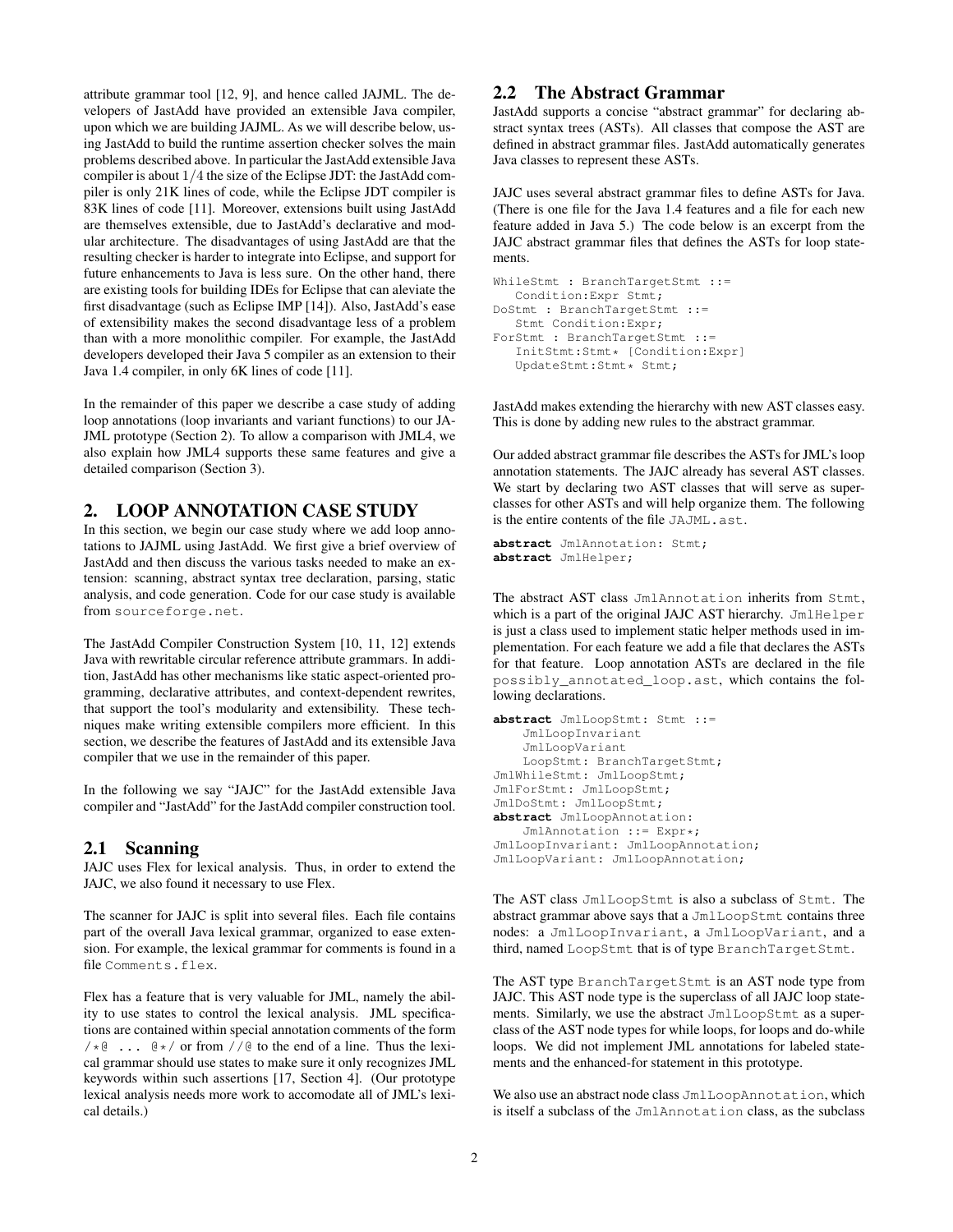of loop invariant and variant function nodes. Each node of type JmlLoopAnnotation holds a list of expressions, which is inherited by both loop invariant ASTs and loop variant ASTs.

## 2.3 Parsing

Once we have added all types needed for parsing, we are ready to write the parsing rules.

Our runtime checker uses the Beaver LALR(1) parser generator [8] because it is used by JAJC for parsing. Beaver accepts grammars expressed in EBNF and is well-integrated into JastAdd. This integration makes it easy to use Beaver's AST nodes, which are represented as instances of generated Java classes when manipulating attributes from within JastAdd.

The parser for JAJC is not split over several files, but Beaver allows new context-free rules to be added to the grammar. This makes it easy to extend the grammar simply by adding new productions in separate files. For example, we can add productions for annotated loop statements by adding productions for the statement nonterminal as shown in Figure 1. This grammar follows the one in the *JML Reference Manual* [17, Section 12.2]. We put the grammar for each such feature, in a separate file.

In Beaver semantic actions are enclosed in {: and :} brackets. Each rule is responsible for creating and returning the corresponding AST node. Each AST node type is defined in the abstract grammar files as described above. The AST for a nonterminal  $N$  is referred to by the notation  $N.g$  in the grammar. For example, in Figure 1 the AST for the while\_statement nonterminal is named w in the first production of Figure 1. These names are thus made accessible in the semantic actions, and this allows child AST nodes to be used in constructing larger ASTs from these children.

## 2.4 The Attribute Grammar

After parsing, and before applying rewrites and tree transformations, JastAdd compilers perform type checking and other static analysis. This allows messages about any problems in the user's program to be generated from unmodified ASTs that directly reflect the user's input and are thus easy for users to understand.

Type checking and other kinds of static analysis are performed using JastAdd's attribute grammar facilities.

Attribute grammars attach attributes to ASTs. Attributes can be defined in either declarative or imperative style. While imperative style allows for writing regular Java code to manipulate the nodes, declarative style simply specifies the relations that compute each attribute. Attributes are evaluated in an order determined automatically by JastAdd. Imperative style attribute definitions are executed when their values are needed by the declarative style attributed definitions, which control the overall order of execution. Imperative style attribute definitions are written in Java code, and are useful when making complex decisions, for example in transfomation code.

Attributes are either inherited or synthesized. Synthesized attributes propagate information upwards in the AST (towards the root), while inherited attributes propagate information downwards.<sup>1</sup> Inherited

```
JMLWhileStmt jml_while_statement =
   jml_loop_statement_invariant_header.j
   while_statement.w
   {: return new JMLWhileStmt
      (new JMLLoopInvariant(j),
      new JMLLoopVariant(), w
      );
   :}
 | jml_loop_statement_variant_header.j
   while_statement.w
   {: return new JMLWhileStmt
     (new JMLLoopInvariant(),
     new JMLLoopVariant(j),w
     );
   :}
 | jml_loop_statement_invariant_header.i
   jml_loop_statement_variant_header.j
   while_statement.w
   {: return new JMLWhileStmt(
      new JMLLoopInvariant(i),
      new JMLLoopVariant(j),w
      );
   :}
        ;
Stmt statement =
  jml_while_statement.w {: return w; :}
  | jml_for_statement.w {: return w; :}
  ;
List jml_loop_statement_invariant_header :=
   JMLMAINTAINING expression.e SEMICOLON
      {: return new List().add(e); :}
 | jml_loop_statement_invariant_header.l
   JMLMAINTAINING expression.e SEMICOLON
      {: return l.add(e); :}
  ;
List jml loop statement variant header :=
   JMLDECREASING expression.e SEMICOLON
      {: return new List().add(e); :}
 | jml_loop_statement_variant_header.l
   JMLDECREASING expression.e SEMICOLON
      {: return l.add(e); :}
  ;
```
#### Figure 1: Beaver grammar for possibly annotated loop statements, from file **possibly\_annotated\_loop.parser**.

attributes are mainly used to make child nodes aware of information from their parent nodes.

Attributes are implemented inside JastAdd aspects. Inside an aspect, one can define new attributes and equations that are added to the different ASTs. This approach supports modularity as each feature is implemented in a single aspect. Each aspect can affect many different types of ASTs, which supports separation of concerns.

#### *2.4.1 Standard Java Analyses*

There are several Java analyses that must be implemented in a compiler based on the JAJC, in particular Java's definite assignment and definite unassignment analyses [2, Chapter 16]. These are implemented in JAJC with synthesized attributes that are defined in abstract classes. Thus they must be implemented by AST classes such as JmlLoopStmt. In JAJML this is done as follows in the file possibly\_annotated\_loop.jrag.

```
eq JmlLoopStmt.isDAafter(Variable v) =
```
<sup>&</sup>lt;sup>1</sup>Inheritance in attributed grammars is different than inheritance in object-oriented programming.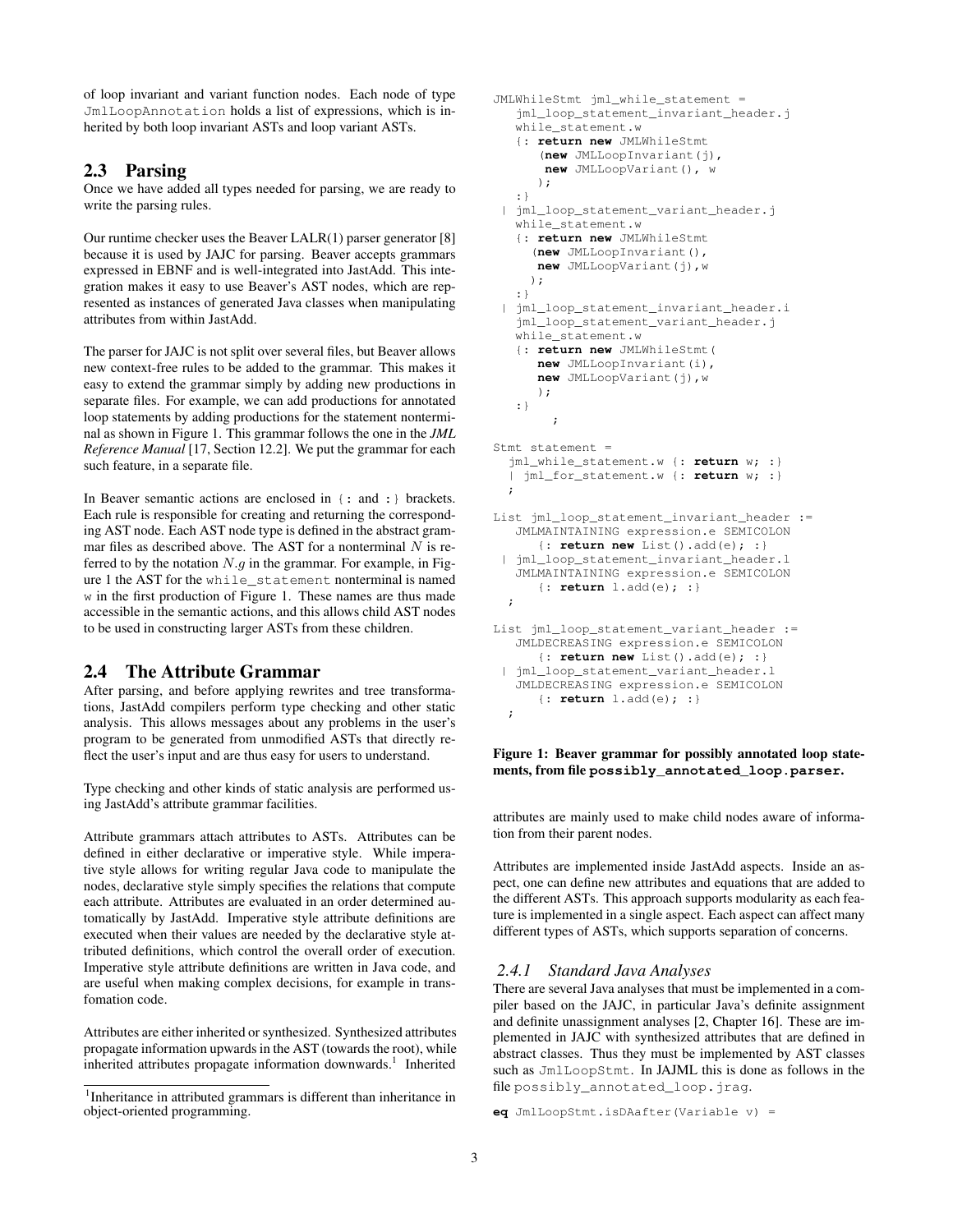getLoopStmt().isDAafter(v);

This code simply tells the attribute evaluator that the definite assignment status for a variable v is determined by the LoopStmt node of the JMLLoopStmt. Several other attributes needed to be defined in this manner due to pre-existing analyses from the JAJC. Examples are shown in the following table:

| analysis               | attribute              |
|------------------------|------------------------|
| assignment checking    | isDAbefore(Variable)   |
| definite unassignment  | isDUafter (Variable)   |
| unreachable statements | canCompleteNormally()  |
| variable lookup        | lookupVariable(String) |
| name classification    | nameType()             |
| type checking          | $typeCheck()$ ).       |

For example, all the code for type checking in our case study is contained in Figure 2.

```
public void JmlLoopInvariant.typeCheck() {
   for (Expr exp:getExprs()) {
     TypeDecl cond = exp.type();
     if (!cond.isBoolean()) {
        error("the type of \sqrt{'''' + \exp + "'\' is "
              + cond.name()
               + ", but should be boolean");
     }
  }
}
public void JmlLoopVariant.typeCheck() {
  for (Expr exp:getExprs()) {
    TypeDecl cond = exp.type();
    if (!cond.isLong() && !cond.isInt()) {
      error("the type of \Upsilon"" + exp + "\Upsilon" is "
            + cond.name()
            + ", but should be int or long");
    }
  }
```
Figure 2: Code from **possibly\_annotated\_loop.jrag**, for type checking.

We also added several attributes to extract parts of the JML loop statement ASTs, but all these are trivial.

## 2.5 Compiling Runtime Assertion Checks

In this section we describe how our prototype uses the facilities of JastAdd to compile runtime assertion checking code for JML loop annotations.<sup>2</sup> Annotations in JAJML are implemented by transforming the AST to include the original code weaved with assertion checking code. Assertion checking code throws JML-specific error objects when an assertion fails.

#### *2.5.1 Plan for Checking*

}

JAJML checks assertions derived from both loop invariants and variant functions. A loop invariant must hold before and after each iteration of the loop. A variant function gives a loop progress metric that must decrease after each iteration of the loop. The variant

 $//$ <sup> $@$ </sup> maintaining  $Inv_1;$  ... maintaining  $Inv_n;$  $1/10$  decreasing  $E_1$ ; ... decreasing  $E_n$ ; while  $(B) \{ S \}$ 

#### Figure 3: A general form of the annotated while loop

```
{ boolean fir$tTime = true;
    long variant \forall x \in \{0, ..., x\} variant \forall x \in \{0, ..., x\}while(true) {
          if (|(Inv_1) + | ... + | (Inv_n)) |throw new JMLLoopInvariantError(); }
          if (fir$tTime) fir$tTime = false;
          else {
               if ( \sqrt{Varian} \frac{1}{2} \frac{1}{2} \frac{1}{2} \frac{1}{2} \frac{1}{2} \frac{1}{2} \frac{1}{2} \frac{1}{2} \frac{1}{2} \frac{1}{2} \frac{1}{2} \frac{1}{2} \frac{1}{2} \frac{1}{2} \frac{1}{2} \frac{1}{2} \frac{1}{2} \frac{1}{2} \frac{1}{2} \frac{1}{2} \frac|| \cdot || (variant $Varn >= 0)
                     || \cdot || (variant $Var1 < E_1) || \cdot ...|| !(variant$Varn \lt E_n)) {
                     throw new JMLLoopVariantError();
               }
          }
          variant $Var1 = E_1; ... variant $Varn = E_n;
          if (! (B)) break;
          S
    }
}
```
#### Figure 4: A transformed form of the annotated while loop

function is an expression of type long (or int); it must also be no less than 0 when the loop is executing.

We consider a loop iteration to include the loop test and any increment statements that are implicitly executed at the end of a for loop. Exactly what constitutes a loop iteration is important for verification of Java or similar languages (such as C, C++, and C#). To explain this precisely, we specify how the annotated JML source code is transformed into Java with runtime assertion checks. We start by writing a general form of an annotated while loop. Code of the form shown in Figure 3, can be transformed to the form shown in Figure 4, where the names fir\$tTime, and variant\$Var1, ..., variant \$Varn are all fresh.

Moving the loop condition, B, into the body of the loop effectively treats any side-effects in  $B$  as part of the loop iteration.<sup>3</sup> These may even be useful in making the variant function decrease, hence the loop variant is tested at the top of the translated loop, effectively at the end of each loop body. Note that a **continue** statement in the body S will thus immediately check the invariant and the variant function assertions, since the loop iteration has just ended. However a **break** in S will simply exit the loop, without performing any additional checks. In particular the invariant is not checked when a **break** is executed.

Our prototype expresses this kind of transformation directly at the level of abstract syntax trees in JastAdd. The prototype also transforms **for** and **do** loops in a similar way.

#### *2.5.2 Transformation Using JastAdd*

For tree transformation we used JastAdd's transformation() function. We preferred this to JastAdd's Rewrite construct, because transformations are done after the static analysis steps de-

<sup>&</sup>lt;sup>2</sup>Similar considerations would apply for such tasks as verification condition generation.

<sup>&</sup>lt;sup>3</sup>However, there can be no side effects in the invariant or variant function expressions in JML, since they must be pure.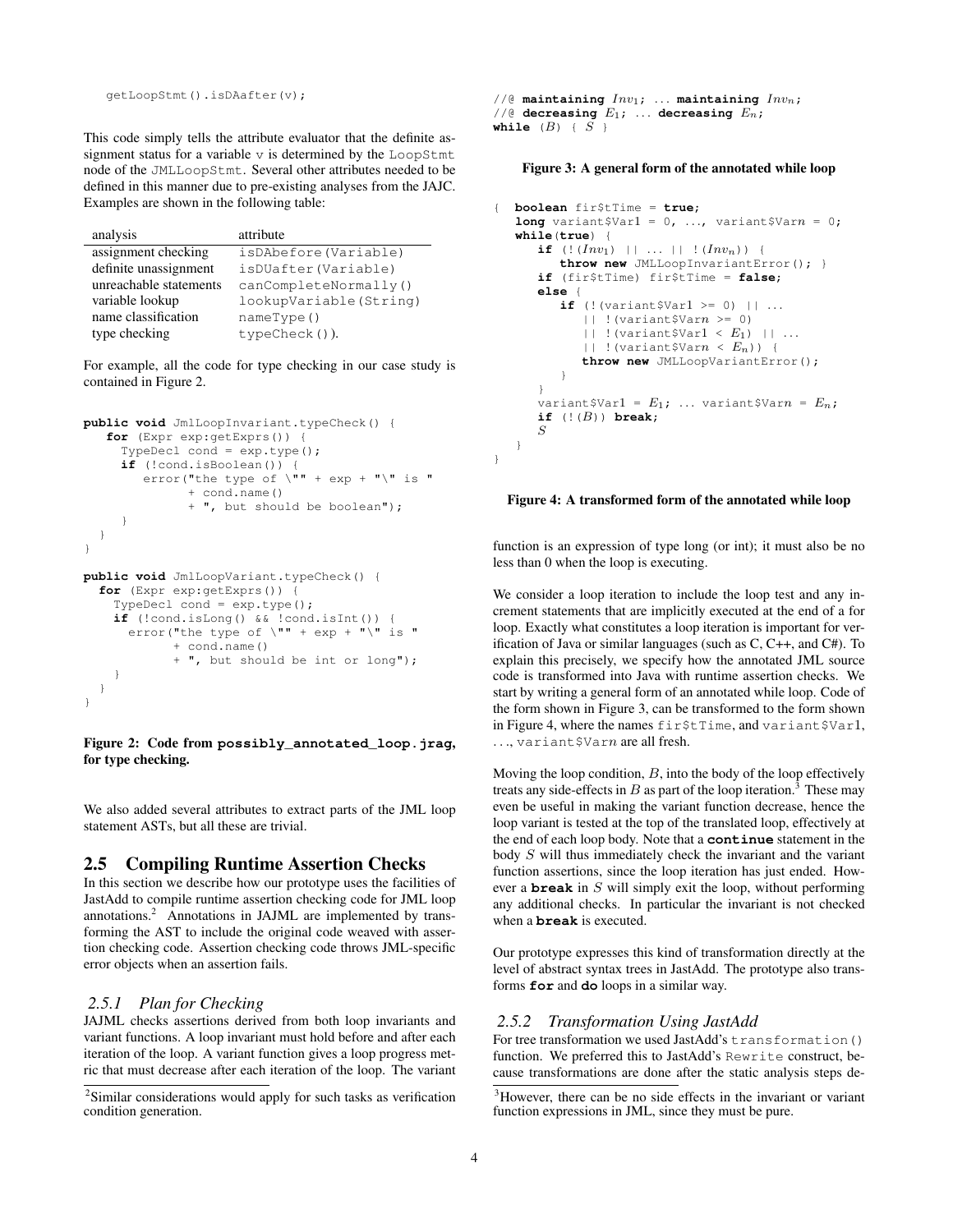```
public void JmlLoopStmt.transformation() {
   super.transformation(); // (1)
   List<Stmt> blklist = new List<Stmt>();
   Block replaced = new Block(blklist);
   LinkedHashMap<Integer, Expr> variantExprs =
           getNumberedVariantExpressions();
   LinkedHashMap<Integer, Stmt> variantDecls =
            addVariableDeclarationsForVariants(
              variantExprs,blklist);
   VariableDeclaration vdFirstTime = // (2)
            JmlHelper.createBooleanVarDecl(
                  "fir$tTime","true");
   blklist.add(vdFirstTime);
   List<Stmt> LoopStmtblklist = // (3)
     new List<Stmt>();
   addIfNotFirstTimeStmt( // (4a)
      variantDecls,variantExprs,
      vdFirstTime, LoopStmtblklist);
   addLoopInvariantChecks(LoopStmtblklist);// (4b)
   addLoopVariantUpdates(variantDecls, // (4c)
      variantExprs,LoopStmtblklist);
   // (4d) follows
   addConditionCheckAndUpdate(LoopStmtblklist);
   // (4 & 4e) follows
   blklist.add(getNewLoopStmt(LoopStmtblklist));
   replace(this).with(new Block(blklist)); // (5)
}
```
#### Figure 5: Transformation for runtime checking of loop assertions.

scribed above, and thus as we described above, generally leads to better error message generation. This transformation function is implemented for JmlLoopStmt, which allows its functionality to be inherited by all three kinds of loops.

The transformation function is shown in Figure 5. It has the following steps also indicated in the code.

- 1. Apply transformations bottom by first visiting the children.
- 2. Add a declaration for a **long** variable for each variant function introduced in the loop annotation.
- 3. Define the fir\$tTime boolean variable to check if loop is executed for the first time.
- 4. Add a loop statement with condition **true**, the type of the loop, whether its a while, for, or do loop, is similar to the type of the original loop statement. For simplicity, we convert do statements into while statements in our implementation. The body of the loop statement includes:
	- (a) An if statement that flips the FirstTime condition if true, and checks all variant functions otherwise,
	- (b) Assert statements for all invariants in the loop,
	- (c) Statements to update all variant variables with their current value calculated from the variant functions,
	- (d) An if statement to break the loop if the break condition is satisfied,
	- (e) The body of the original loop, and
	- (f) If this is a do-while loop, then the body and break in the last two steps are switched.
- 5. Replace the generated block with the original JMLLoopStmt

## 3. COMPARISON WITH ALTERNATIVES

The JML community has been working for some time to revise their tools and provide support for both Java 5's features and better integrated development (IDE) support. As with the current generation of JML tools [3], it is very helpful to build on an existing Java compiler. The main alternatives to using JAJC are to build the JML tools on the Open JDK or Eclipse compiler.

David Cok has done some preliminary work on the Open JDK compiler,<sup>4</sup> which has advantages because the compiler is kept up to date by Sun and is relatively small. However, it is not designed to be extensible and there is little direct support for IDE integration.

The alternative currently favored for JML's further development is JML4. The JML4 effort was pioneered by Patrice Chalin and his group [5, 4]. It is based on the Eclipse Java development tools (JDT) compiler, maintained by the Eclipse foundation. The tight integration of the JDT compiler with Eclipse is a major advantage of the approach, compared with our approach.

However, the main disadvantage of the JML4 approach is that the JDT compiler is not designed to be extensible. In the remainder of this section we compare the extensibility of the JML4 approach with our approach using JastAdd. For this comparison we use the case study of loop annotations described above. This case study was developed as an exercise for the JML Winter School by Patrice Chalin and Perry James.<sup>5</sup> Besides being a tutorial example, it has been fully implemented in JML4.

## 3.1 JML4 Overview

At the package level, JML4 is a customization of some Eclipse packages that add JML support to the scanner, parser, code generator, and UI of the Eclipse JDT compiler. At this level, our implementation in JastAdd is very similar, because both approaches extend an existing (Java 5) compiler. However, at this level of abstraction, one should note that the implementation of JML features is introduced in distinct places in those two approaches. In JML4, features are implemented at the bytecode generation step, while in JAJML, features are implemented right before the bytecode generation step by AST transformation. This generally results in less and simpler (and thus perhaps more reliable) code in our approach.

## 3.2 Implementing Loop Annotations in JML4

We now explain how the loop annotations case study works in more detail in JML4, relying on the work of Chalin and James.

#### *3.2.1 Scanning and Parsing*

Scanning involves adding new keywords to the scanner's Java file, Scanner.java in the internal.compiler.parser package of org.eclipse.jdt. This hand-written scanner has over 4000 lines of code. One adds keywords by adding lines of the form

```
m.put("maintaining",
      new Integer(TokenNameloop_invariant));
      //$NON-NLS-1$
```
to the static initializer for ML\_KEYWORD\_TO\_TOKEN\_ID\_MAP, which is a Java Map.

<sup>4</sup>Email message on the jmlspecs-reloaded mailing list from December 11th, 2007, see http://tinyurl.com/3r5qbo. 5 See http://tinyurl.com/3ogtxo.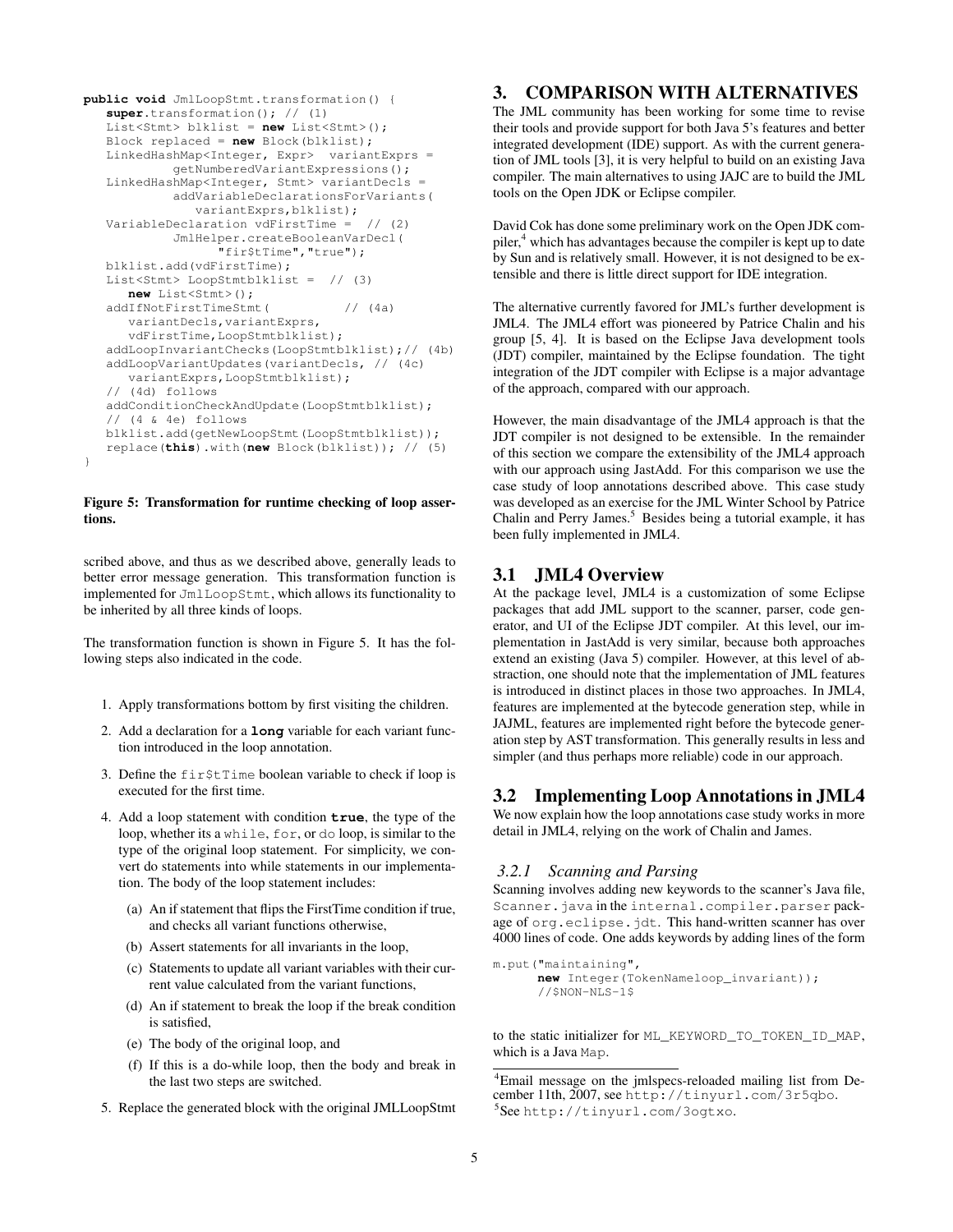```
private void consumeLoopInvariant() {
  String lexeme
    = new String(this.identifierStack[
                       this.identifierPtr]);
  long pos
    = this.identifierPositionStack[
                      this.identifierPtr--];
  this.identifierLengthPtr--;
 Expression exp
    = this.expressionStack[this.expressionPtr--];
  this.expressionLengthPtr--;
  JmlLoopInvariant invariant
    = new JmlLoopInvariant(lexeme,
         this.jmlKeywordHasRedundantSuffix, exp);
  invariant.sourceStart = (int)(pos >>> 32);
  invariant.sourceEnd = this.endStatementPosition;
    this.pushOnAstStack(invariant);
}
```
#### Figure 6: The semantic action **consumeLoopInvariant**.

The parser is generated from a grammar file named java.g in org.eclipse.jdt.core.grammar. It is written in the language of the Jikes Parser Generator (JikesPG). This file is more than 3000 lines long. Productions are added by editing this file (using tags to make finding the edits easier) along with the suitable function call to perform the needed semantic action. For example, the following is a small example of a loop invariant clause written for the JikesPG (omitting comments and tags).

```
LoopInvariant ::= MaintainingKeyword Predicate
                    ExitJmlClause ':'
/.$putCase consumeLoopInvariant() ; $break ./
/:$readableName LoopInvariant:/
ExitJmlClause ::= $empty
/.$putCase consumeExitJmlClause(); $break ./
/:$readableName ExitJmlClause:/
MaintainingKeyword -> 'loop_invariant'
/:$readableName MaintainingKeyword:/
```
The reader will notice a fair bit of "boilerplate" in the grammar file. The nonterminal ExitJmlClause is used to have a semantic action at the end of each clause. The lines starting /.\$putCase and ending with ; Sbreak ./ enclose semantic actions, which are calls to methods in the file Parser.java, found in the package org.eclipse.jdt.internal.compiler.parser. The lines /:\$readableName ... :/ give a readable name to the production, used in error messages and in debugging the grammar. There is also a need to add separate entries for terminal symbols in an early section of java.g.

All semantic actions must be hand written in methods in the file Parser. java. This file is currently close to 15000 lines of code. Semantic actions are accomplished by writing code to manipulate the seven stacks that the parser maintains. For example, Figure 6 shows the semantic action consumeLoopInvariant, without a 15 line comment that illustrates the action of the code on the stacks. It seems fair to say that writing such semantic actions is somewhat tedious and error prone.

#### *3.2.2 Abstract Syntax Trees and Analysis*

ASTs for new productions are built manually by adding new classes to the org.jmlspecs.jml4.ast package. Constructors and

```
public void resolve(BlockScope scope) {
  if (hasPred()) {
      TypeBinding type =
         pred.resolveTypeExpecting(
            scope, TypeBinding.BOOLEAN);
         pred.computeConversion(
            scope, type, type);
   }
}
```
#### Figure 7: The JML4 type-checking action **resolve** in the superclass **JmlClause**.

```
public void resolve(BlockScope scope) {
   TypeBinding type =
      this.expr.resolveTypeExpecting(
         scope, TypeBinding.LONG);
   this.expr.computeConversion(
         scope, type, type);
   createLocalForStore(scope);
   scope.addLocalVariable(
         this.variantLocal.binding);
   this.variantLocal.binding
      .recordInitializationStartPC(0);
}
```
#### Figure 8: The JML4 type-checking action **resolve** in the subclass **JmlLoopVariant**.

relationships between ASTs must be hand-coded.

Other methods for type-checking and static analysis are handled either automatically, by subclassing existing AST classes that implement static analysis methods, or manually, by overriding these methods in the added AST subclasses. For example, the expression JmlLoopInvariant must be of type **boolean**, so it is subclassed from JmlClause. The type-checking is implemented in the superclass JmlClause using the function resolve and is shown in Figure 7. However, in JmlLoopVariant, the expression must be of type **long**, so the function resolve is overridden as shown in Figure 8.<sup>6</sup>

#### *3.2.3 Code generation*

Code generation is implemented by directly generating bytecode in a method of each AST node class. For our running example, this involves modifying the method generateCode in the AST class WhileStatement. These modifications are needed to add hooks where bytecode needs to be inserted to do runtime checking. These hooks emit bytecode that creates auxiliary variables and evaluates expressions in way that is very similar to Figure 4.

## 3.3 Comparing JAJML and JML4

Overall there are several advantages that emerge from the extensibility features of JastAdd and the JAJC. In terms of scanning, parsing, and AST definition, JastAdd makes the work in JAJML significantly less tedious and less error prone than that in JML4's modification of the JDT. In particular automatically generating AST node classes is significantly less work than writing them by hand. The JikesPG that is used in the JDT compiler is a significant headache, both in terms of the amount of tedious boilerplate it requires and

<sup>6</sup>We modified this code slightly to use **long** instead of **int** to reflect recent changes in the *JML Reference Manual*.